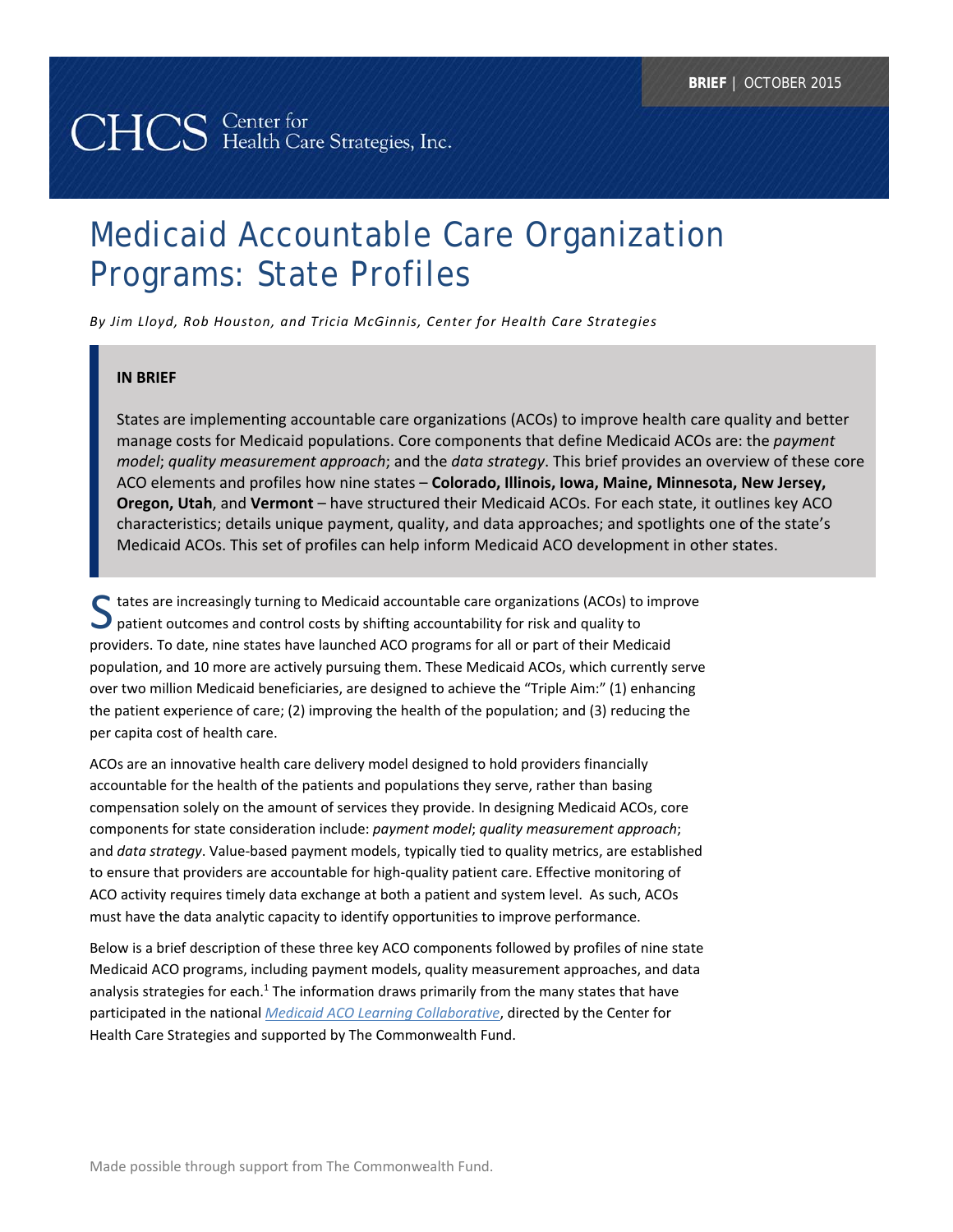# **Payment Model**

In a fee‐for‐service system, health care providers have financial incentives to deliver more care than may be necessary. States have several options to shift those financial incentives to reward value rather than volume. Some ACO programs have initially begun with pay‐for‐performance systems wherein providers receive bonus payments based on quality. Other states have established shared savings and risk models, whereby participating ACO providers can share in savings if their attributed population uses a less costly set of health care resources than an agreed-upon baseline (the "upside"). In some cases, providers also share the risk associated with more costly services (the "downside"), whereby they would have to pay the state back if costs exceed the baseline. Some states have also chosen to implement a global budget or capitated model, similar to managed care organizations, where ACOs receive a per member per month (PMPM) payment upfront to provide services and accept full financial risk for attributed patients. In some cases, the global budget payment gives the ACO the flexibility to cover non‐medical services that could result in the avoidance of costly clinical interventions.

To account for the costs the patients incur, ACOs with shared savings, shared savings/risk, capitated, or global payment models are charged with managing the total cost of care (TCOC) of each attributed patient, and their patient panels as a whole. While all ACO programs include physical health services in their TCOC calculations, some Medicaid ACO programs are going beyond medical services to also include behavioral health services, long-term services and supports (LTSS), pharmaceuticals, dental services, and even other social services, such as housing. The decision regarding which services to include in TCOC calculations is sometimes made by the state, and sometimes by the ACO.

# **Quality Measurement Approach**

A carefully defined set of quality metrics is essential for ACO programs, because a shared savings or capitation‐based payment without quality metrics may create incentives to underserve to achieve savings. Requiring an ACO to achieve certain quality benchmarks, or tying the amount of shared savings, capitation, or performance payment to the ACO's performance on identified metrics, ensures that the ACO is devoted to maintaining the health of the population.

States are using a variety of measures to assess ACO outcomes, processes, and patient experience. The measurements are compared to a baseline standard, which could be derived from the ACO's prior performance, statewide averages of other health care providers' performance, or the performance of other ACOs. States select quality metrics for their Medicaid ACO programs that reflect the unique needs of their Medicaid populations, and often align these metrics with other payer programs, such as the Medicare Shared Savings Program (MSSP) where possible.

# **Data Strategy**

ACOs require substantial data to monitor accountability, and the management of those data is a key consideration for program designers. How clinical and claims data will be stored and exchanged is a key consideration for states building an ACO program, as privacy regulations such as the Health Insurance Portability and Accountability Act (HIPAA) and 42 CFR Part 2 must be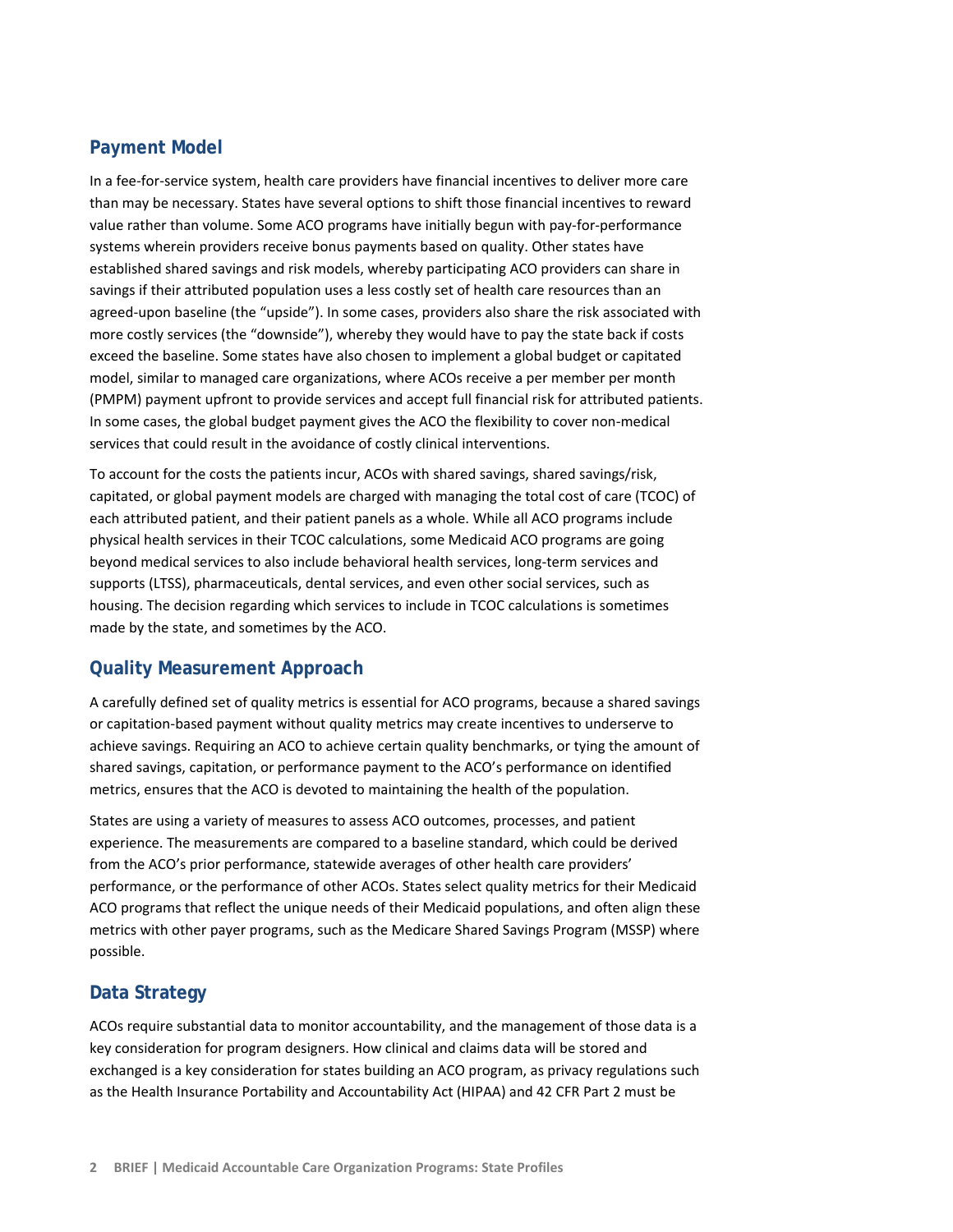followed, and data must be transmitted in a timely manner to be useful. Many states are constructing health information exchanges (HIEs) to serve this purpose, but states must be mindful of the initial costs of an HIE as well as costs related to its maintenance.

Data analytics are necessary to compare an ACO's quality metrics and costs to a benchmark and to calculate resulting financial incentives. Data can also be mined to identify opportunities to improve care management efforts. One question all states must answer is what entity will organize and analyze the data. The state can choose to house the data in the governmental agency in charge of Medicaid, use a third-party contractor, or require the ACOs to handle reporting and analytics themselves.

# **Conclusion**

By connecting providers' reimbursement to the health outcomes of enrollees, rather than just the amount of health services delivered, ACO programs can create opportunities to achieve the Triple Aim. The nine states with active Medicaid ACO programs profiled in this brief reflect the broad diversity of emerging state ACO approaches. Other states, including Alabama, Connecticut, Maryland, Massachusetts, Michigan, New York, Virginia, and Washington are pursuing Medicaid ACO programs to address their own health care reform needs. While Medicaid ACO models differ, they are all designed to provide a greater level of accountability for improving health outcomes.<sup>2</sup> An examination of these states' programs shows the range of ACO models and the potential for ACOs to reduce costs and improve health of Medicaid beneficiaries.

\* \* \*

# **State Medicaid ACO Profiles**

The following pages detail ACO approaches in nine states that have implemented this model for part or all of their Medicaid populations ‐‐ **Colorado, Illinois, Iowa, Maine, Minnesota, New Jersey, Oregon, Utah**, and **Vermont**. An overview matrix provides a side‐by‐side comparison of state Medicaid ACO program components. Following the matrix, one page profiles describe each state's ACO program, detailing the scope of services as well as the payment arrangements, quality measurement, and data analytic approach used. A single ACO is also highlighted to provide an operational-level illustration of each state's ACO program.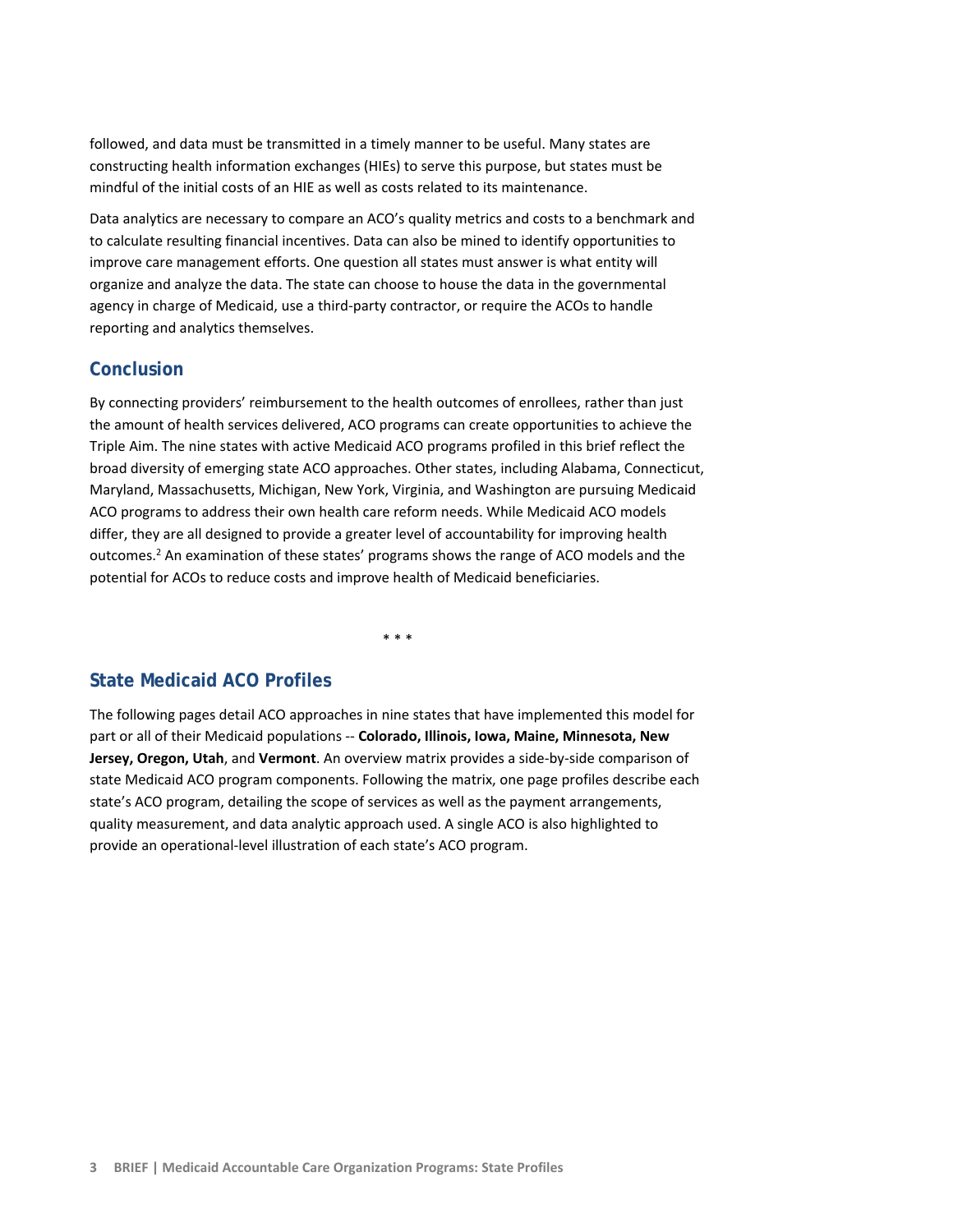# **Medicaid ACO Models Overview Matrix**

| <b>State</b>      | <b>Governance Structure</b>                                          | <b>Scope of Service</b>                                                                                                                               | <b>Payment Model</b>                                                                                 | <b>Quality Measurement</b><br><b>Approach</b>                                                                                         | <b>Data Analysis Strategy</b>                                                                                                                                                              |
|-------------------|----------------------------------------------------------------------|-------------------------------------------------------------------------------------------------------------------------------------------------------|------------------------------------------------------------------------------------------------------|---------------------------------------------------------------------------------------------------------------------------------------|--------------------------------------------------------------------------------------------------------------------------------------------------------------------------------------------|
| Colorado          | <b>Care Coordination</b><br><b>Management Entity</b><br>(geographic) | Physical health<br>$\bullet$                                                                                                                          | Care coordination payment and<br>pay-for-performance                                                 | Three quality measures tied to<br>payment                                                                                             | <b>Statewide Data Analytics Contractor</b><br>(SDAC) issues utilization and cost reports                                                                                                   |
| <b>Illinois</b>   | Provider-led                                                         | Physical health<br>$\bullet$<br><b>Behavioral health</b>                                                                                              | Care coordination payment<br>transitioning to shared savings and<br>then capitation over three years | 29 quality measures, four tied to<br>payment                                                                                          | Historical claims data from the state,<br>health information exchange run by state<br>with provider portal and health needs<br>assessment file run by contractor                           |
| lowa              | Provider-led                                                         | Physical health<br>$\bullet$                                                                                                                          | Pay-for-performance                                                                                  | 16 measures derived from 3M<br>Value Index Score, all tied to<br>payment                                                              | Contractor manages data required to<br>operate program                                                                                                                                     |
| <b>Maine</b>      | Provider-led                                                         | Physical health<br>$\bullet$<br><b>Behavioral health</b><br>Long-term services and<br>supports (LTSS)<br>(optional)<br>Dental (optional)<br>$\bullet$ | Shared savings using two tracks:<br>upside only and upside/downside                                  | 17 quality measures, including 14<br>core measures and three elective<br>measures; all tied to payment                                | State provides monthly member-level<br>claims and utilization metrics, as well as<br>quarterly reports on costs, utilization,<br>and quality; contractor provides analytics<br>and reports |
| <b>Minnesota</b>  | Provider-led                                                         | Physical health<br>$\bullet$<br><b>Behavioral health</b><br>Pharmacy<br>$\bullet$                                                                     | Shared savings using two tracks:<br>upside only and upside/downside                                  | 32 quality measures scored as 9<br>aggregate measures; all measures<br>are reported in year one, then<br>increasingly tied to payment | State provides claims-based analytics and<br>reports; ACOs required to collect and<br>report quality data                                                                                  |
| <b>New Jersey</b> | Community-led<br>(geographic)                                        | Physical health<br>$\bullet$                                                                                                                          | Shared savings - upside only<br>(recommended model) $1$                                              | 27 quality measures, 21 mandatory<br>measures and six voluntary<br>measures, all tied to payment                                      | ACOs required to report on measures;<br>data analyzed by contractor                                                                                                                        |
| Oregon            | Payer-led<br>(geographic)                                            | Physical health<br>Behavioral health<br>Dental<br>$\bullet$                                                                                           | Global budget capped at two<br>percent growth rate                                                   | 33 quality measures, 17 tied to<br>payment                                                                                            | CCOs provide state with encounter data;<br>state collects and reports data                                                                                                                 |
| Utah              | Payer-led                                                            | Physical health<br>$\bullet$                                                                                                                          | Capitated payment                                                                                    | 25 quality measures, not tied to<br>payment                                                                                           | ACOs required to collect and report data                                                                                                                                                   |
| <b>Vermont</b>    | Provider-led                                                         | Physical health<br><b>Behavioral health</b><br>(optional)<br>LTSS (optional)<br>$\bullet$<br>Pharmacy (optional)<br>$\bullet$                         | Shared savings using two tracks:<br>upside only and upside/downside                                  | Core set of 28 measures, eight tied<br>to payment                                                                                     | State produces care summaries and<br>utilization reports using all payer claims<br>database and/or payer claims data                                                                       |

<sup>&</sup>lt;sup>1</sup> New Jersey ACOs form their own gainsharing arrangements with managed care organizations, but a recommended model was developed by Rutgers University to guide these negotiations.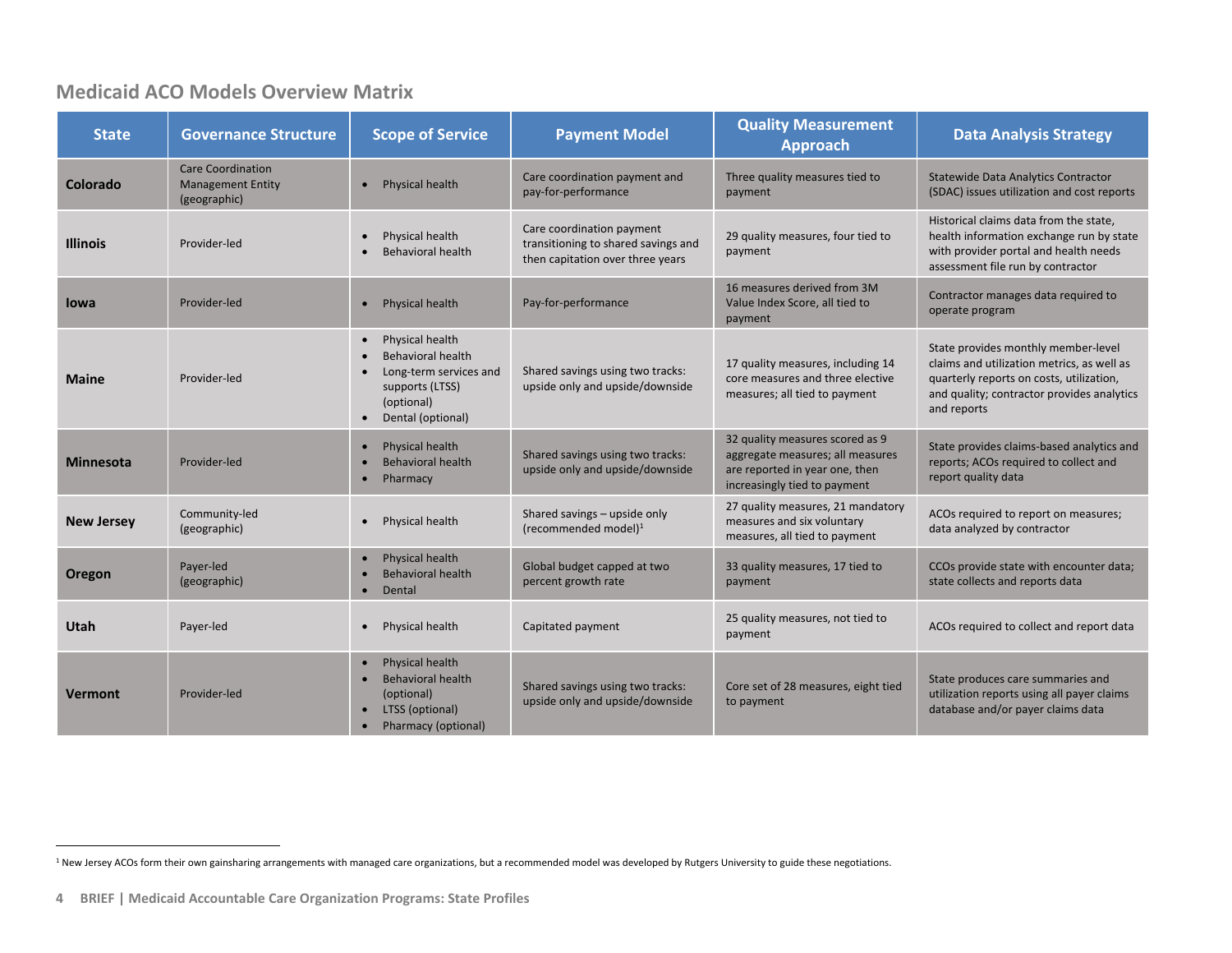# ACO PROFILE: Colorado

Colorado's Accountable Care Collaborative (ACC) is made up of: (1) Regional Care Collaborative Organizations (RCCOs), ACO‐like entities that coordinate health care across providers that serve Medicaid enrollees; (2) primary care medical providers (PCMPs) that contract with a RCCO to serve as medical home practices; and (3) the Statewide Data Analytics Contractor (SDAC), an organization that manages the ACC's data needs. $3$  Because Colorado has dramatically different environments across the state, there are currently seven RCCOs assigned geographically. For each region, the RCCO is responsible for: medical management and care coordination; provider network development; provider support; and accountability and reporting.

#### **Payment Model**

Currently, RCCOs receive care coordination payments of between \$8.93 and \$9.50 PMPM for all of their responsibilities. They also receive incentive payments based on Key Performance Indicators (KPIs). The RCCOs agreed to reduce their PMPM payments to create an incentive payment for PCMPs that meet five of nine standards for "enhanced patient-centered medical home" status.<sup>5</sup>

#### **Quality Measurement Approach**

Colorado's RCCOs used three KPIs in its first year: emergency department (ED) visits; 30‐day all‐cause hospital readmissions; and high-cost imaging. Currently, the KPIs are: ED visits; well-child visits (ages 3‐9); and postpartum care.

#### **Data Strategy**

The SDAC provides data to identify high‐need, high‐cost utilizers of health services and other clients who may need care coordination. In addition, the SDAC provides data on population statistics and provider performance to identify trends and opportunities, and tracks the KPIs that Colorado uses to evaluate the performance of the RCCOs.

#### **Results to Date**

*Colorado: ACO At‐a‐Glance*

**Program name:** Accountable Care Collaborative **Accountable entity name:** Regional Care Collaborative Organizations **Year Launched:** 2011 **Governance Model:** Care Coordination Management Entity **Number of ACOs:** 7 **Beneficiaries Served:** 609,051 **Payment Methodology:** Care coordination fee and pay‐for‐performance **Number of Quality Measures:** 3 **Scope of Services:** Physical health Results: Saved \$35-39M in net savings over three years

# **ACO Spotlight: Rocky Mountain Health Plan**

Rocky Mountain Health Plan (RMHP) is a RCCO that covers the westernmost region of Colorado and one county east of the Rockies. The population served by RMHP is heterogeneous, so there is no one‐size‐fits‐all solution to the health care needs of its attributed population. RMHP has encouraged collaboration between providers and public health offices in Western Colorado. The state also selected RMHP to serve as a pilot for a full-risk, capitation payment model, RMHP Prime. The model is available to most adults and some children with disabilities in six western counties.*<sup>4</sup>*

Colorado reported statewide net savings of \$29 to \$33 million during FY 2014, its third year of operation.<sup>6</sup> The program also had net savings of \$6 million in its second year for a total net savings of \$35-39 million over the program's three years.7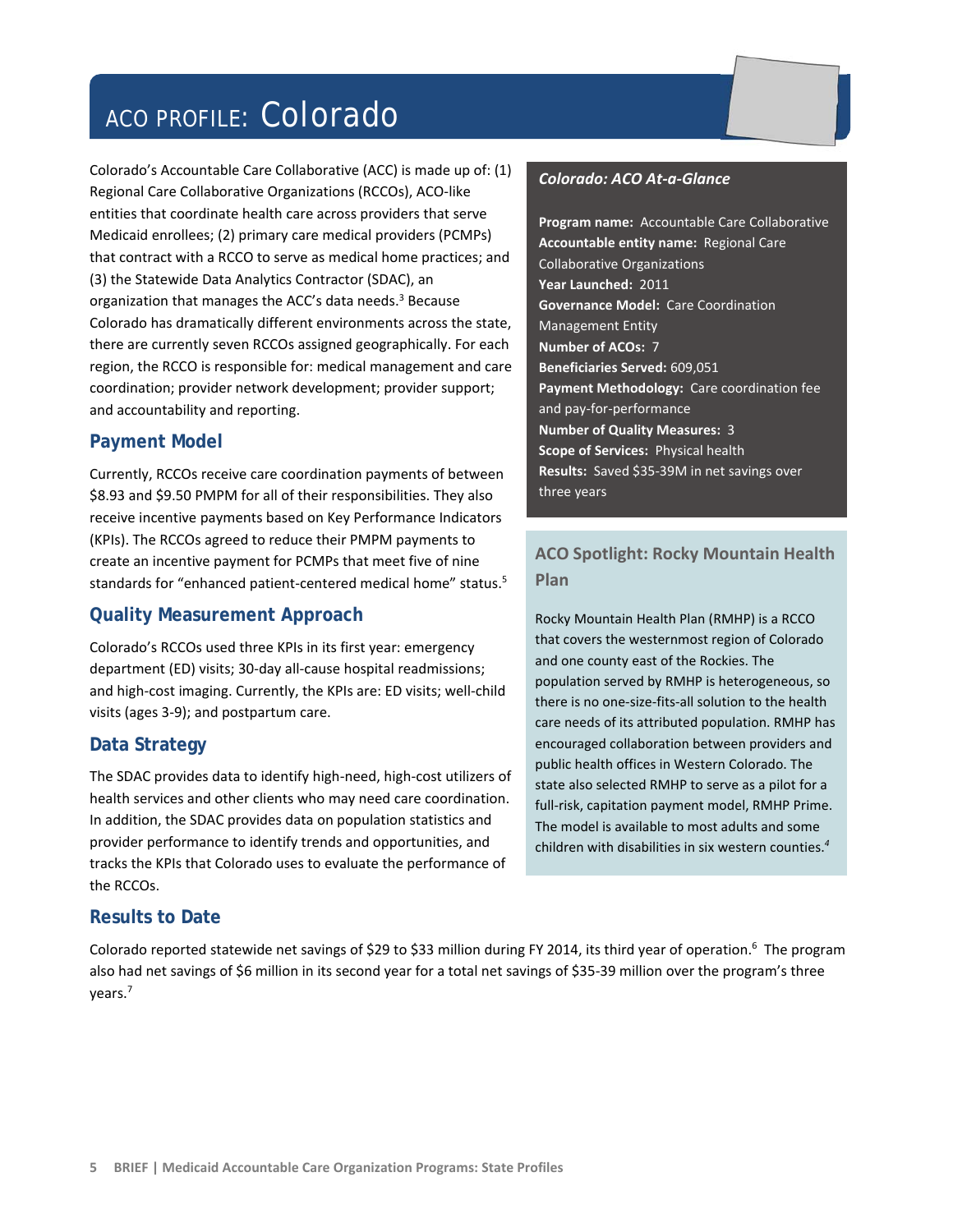# ACO PROFILE: Illinois

In 2011, Illinois enacted an ambitious Medicaid reform law requiring 50 percent of public medical assistance clients to be enrolled in "risk‐based care coordination programs" by 2015. Illinois established Accountable Care Entities (ACEs), the state's Medicaid ACO program, as one part of this effort.<sup>8</sup> Illinois' ACEs will transition quickly from pay‐for‐performance (P4P) to shared savings to capitated payments over 36 months

The governance requirements for ACEs are generally flexible. For‐ profit or nonprofit ACEs may be provider groups, individual providers, or non‐physical health providers, but they may not be managed care organizations (MCOs). Even if an ACE is not made up of primary care providers, all ACEs are required to designate a primary care physician network equipped to serve its enrollees.

# **Payment Model**

Over a three‐year phased approach, ACEs will progress from P4P payments to shared savings to full accountability. During the first 18 months, an ACE receives a \$9 PMPM payment for care coordination of FamilyCare enrollees and \$20 PMPM for adult enrollees eligible for Medicaid. In months seven through 18, ACEs may also share in up to 50 percent of the savings that the ACE realizes. From months 19‐36 of the ACE's operations, the state will pay the ACE on a risk‐adjusted capitation basis for all covered services, with the state sharing the downside risk. In months 37 and beyond, the ACE will be at full capitated risk.

# **Quality Measurement Approach**

Illinois requires its ACEs to report on 29 measures; 23 are based on HEDIS quality metrics, including several that have been adapted by the state to better fit program needs. The metrics focus on five areas: (1) access to and utilization of care; (2)

#### *Illinois ACO: At‐a‐Glance*

**Program name:** Accountable Care Entities Program **Accountable entity name:** Accountable Care Entities **Year Launched:** 2014 **Governance Model:** Provider‐led **Number of ACOs:** 9 **Beneficiaries Served:** Not available **Payment Methodology:** Pay‐for‐performance transitioning to shared savings/risk transitioning to capitation **Number of Quality Measures:** 29 **Scope of Services:** Physical health; behavioral health **Results:** Pending

# **ACO Spotlight: MyCare Chicago**

One of Illinois's ACEs is MyCare Chicago, a multi‐ provider organization that operates hospitals, federally qualified health centers (FQHCs), and other safety‐net providers in and around Chicago.<sup>9</sup> It is owned by its members: four hospitals, six FQHCs, and two behavioral health providers. MyCare maintains a strong connection to the community by inviting residents to be part of its consumer advisory board and share recommendations for improving ACE operations.

prevention and screening services; (3) appropriate care; (4) behavioral health; and (5) maternal care. Four of the 29 ACE metrics are tied to payment.

# **Data Strategy**

Illinois' data strategy involves: the Department of Healthcare and Family Services; Illinois Health Connect, a contractor that manages the state's PCCM program; the Illinois Health Information Exchange, the statewide HIE; and Maximus, a contractor that manages enrollment services. Illinois Health Connect provides its ACEs with a provider portal that shares a list of enrollees on a daily basis, updated through a dedicated transmittal system, while Maximus provides a monthly health needs assessment file, including information from member enrollment surveys. The state provides two years of historical claims data and seven years of immunization data on all new enrollees on a monthly basis through its Care Coordination Claims Data set, $^{10}$  which ACEs can use for risk stratification purposes.

# **Results to Date**

The program launched in 2014 and has not yet reported results.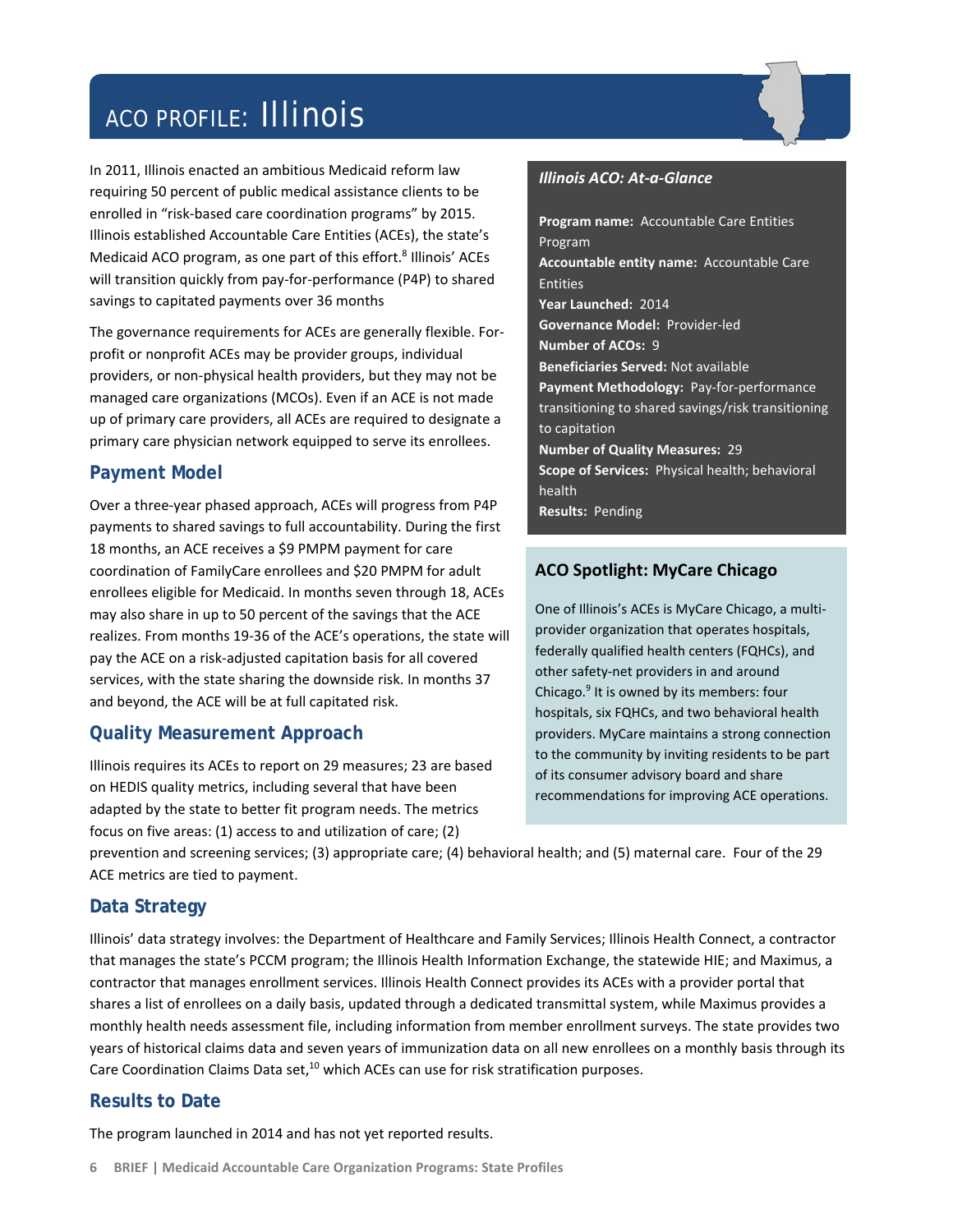# ACO PROFILE: Iowa

Iowa's Medicaid Accountable Care Organization program provides value‐based care for the state's newly eligible Medicaid expansion population.11 The program, which currently has five ACOs providing physical health services to beneficiaries, is designed to align closely with the state's existing Medicare and commercial ACOs. Much of the state's efforts thus far have supported ACOs in developing health IT infrastructure. Iowa plans to extend value‐ based payment models, including its ACO program, to all Medicaid beneficiaries through the implementation of statewide managed care and its Round 2 SIM Test grant.

# **Payment Model**

Iowa ACOs can receive bonus payments based on the 3M Value Index Score (VIS), a set of measures developed by 3M Health Information Systems and adapted from Iowa's private insurance market. In addition to the VIS bonus, Medicaid offers ACOs three potential bonuses for helping members achieve healthy behaviors:

- 1. \$10 PMPY if at least 50 percent of the PCPs' patients have received an annual physical exam;
- 2. \$4 PMPM in year 1 or \$5 PMPM in subsequent years if the ACO meets measures focused on broader delivery system transformation; and
- 3. \$4 PMPM if the ACO achieves a target percentage of attributed members achieving identified healthy behaviors.

# **Quality Measurement Approach**

Iowa uses 16 VIS measures to produce a score from six domains: (1) member experience; (2) primary and secondary prevention; (3) tertiary prevention; (4) population health status; (5) continuity of

#### *Iowa ACO: At‐a‐Glance*

**Program name:** Medicaid Accountable Care **Organizations Accountable entity name:** Accountable Care **Organizations Year Launched:** 2014 **Governance Model:** Provider‐led **Number of ACOs:** 5 **Beneficiaries Served:** 35,000 **Payment Methodology:** Pay‐for‐performance **Number of Quality Measures:** 16 **Scope of Services:** Physical health **Results:** Improved healthy behaviors

# **ACO Spotlight: Broadlawns Medical Center**

Broadlawns Medical Center (BMC), a designated Medicaid ACO in Iowa, is a public community hospital in Des Moines that serves as the primary acute care hospital and the core safety net provider in central Iowa.12 Broadlawns has strong connections to the community through the BMC Academy, an organization that provides resources to staff, patients, and the broader community, including continuing education for professionals, a community health resource guide, and support programs for patients.

care; and (6) chronic and follow‐up care. In 2015, ACOs will also be evaluated on their ability to engage enrollees in Iowa's Healthy Behaviors Plan. If an enrollee receives an annual physical from his or her primary care provider and completes a health risk assessment, that enrollee is no longer required to pay the \$5 or \$10 monthly premium for Iowa Wellness Plan coverage, as outlined in the state's  $§1115$  waiver.<sup>13</sup>

# **Data Strategy**

Iowa's Medicaid ACO uses a private contractor, 3M Health Information Systems, to manage ACO program data. The system was adapted from the approach used by the predominant insurer in the state, Wellmark Blue Cross/Blue Shield, in its commercial ACO program.

# **Results to Date**

In 2014, roughly 51 percent of ACO members achieved at least one healthy behavior, and on average 28 percent achieved both healthy behaviors. In comparison, for the regular Medicaid population, only five percent completed the wellness exam. Medicaid paid out \$430,000 in VIS bonuses in 2014, with PCPs in an ACO being five percent more likely to earn a VIS bonus than non‐ACO PCPs.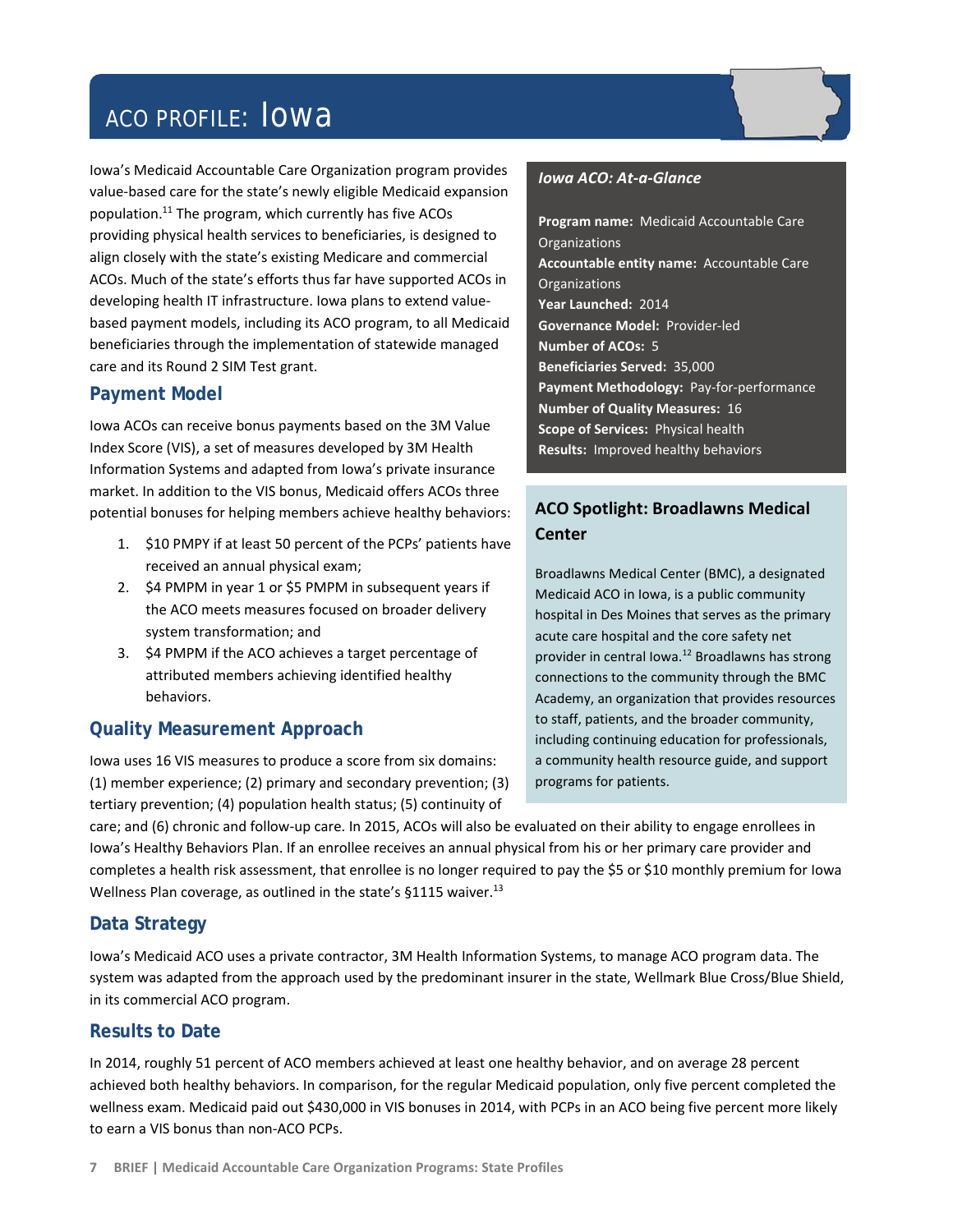# ACO PROFILE: Maine

Maine's Accountable Communities (AC) initiative is part of a comprehensive value-based purchasing strategy across the state.<sup>14</sup> An AC requires a designated lead entity that must either be a primary care provider or contract with one. There are currently four ACs, which include a total of 28 primary care practices. Each AC must have a contractual or other documented relationship to ensure coordination with: (1) at least one provider in each of three categories: chronic conditions, developmental disabilities, and behavioral health (if there are such providers in the AC's service area); (2) all hospitals in the service area; and (3) at least one public health agency. An AC must also directly involve its community in decision making by requiring that the lead entity's governing body include at least two MaineCare members served by the AC or their caregivers or guardians.

All ACs are measured on the total cost of care (TCOC) for core services, which include physical and behavioral health services. ACs can also choose to be measured on TCOC for optional services, such as long-term services and supports and dental services (the choice of optional services could generate opportunities for greater shared savings).

# **Payment Model**

The program offers two shared savings models: one that allows for up to 50 percent of shared savings (up to 10 percent of benchmark TCOC), with no downside risk; and a second that allows an organization to share up to 60 percent of the savings, but also holds the organization accountable for 40‐60 percent of downside risk (capped at five percent of benchmark TCOC in the first year, and 10 percent in the second). Performance on quality metrics proportionately affects the amount of savings or losses.

# **Quality Measurement**

AC performance is measured through 17 quality metrics in four areas: (1) patient experience; (2) care coordination and patient



#### *Maine ACO: At‐a‐Glance*

**Program name:** Accountable Communities Initiative **Accountable entity name:** Accountable Communities **Year Launched:** 2014 **Governance Model:** Provider‐led **Number of ACOs:** 4 **Beneficiaries Served:** 30,000 **Payment Methodology:** Shared savings/risk **Number of Quality Measures:** 17 (14 core, and AC chooses 3 of 7 elective) **Scope of Services:** Physical health; behavioral health; LTSS (optional); dental (optional) **Results: Pending** 

# **ACO Spotlight: Penobscot Community Health Care**

Penobscot Community Health Care (PCHC) is an FQHC that serves more than 60,000 patients in Eastern Maine.<sup>15</sup> Also recognized as a patientcentered medical home, PCHC was the first health care facility in Maine to be named a "top performer" in the Healthcare Equality Index, a national LGBT benchmarking tool, and three of its individual practices received "Better" or "Best" designations by Get Better Maine, an organization devoted to the quality of health care in the state. PCHC participates in multiple reform efforts in Maine, illustrating the state's broad approach to health care reform.

safety; (3) preventive health; and (4) at-risk populations. ACs must report on all 14 core metrics and choose three of seven elective metrics. All of the 17 metrics are tied to shared savings payments.

# **Data Strategy**

The Maine Department of Health and Human Services (DHHS) provides participating providers with quarterly data reports on cost, utilization, and quality. DHHS provides a portal through which ACs and their primary care practices can download claims and utilization metrics for all attributed members and the data are updated monthly. Maine partners with the Maine Health Management Coalition to provide data analytics support to participating ACs.

# **Results to Date**

The program launched in 2014 and has not yet reported results.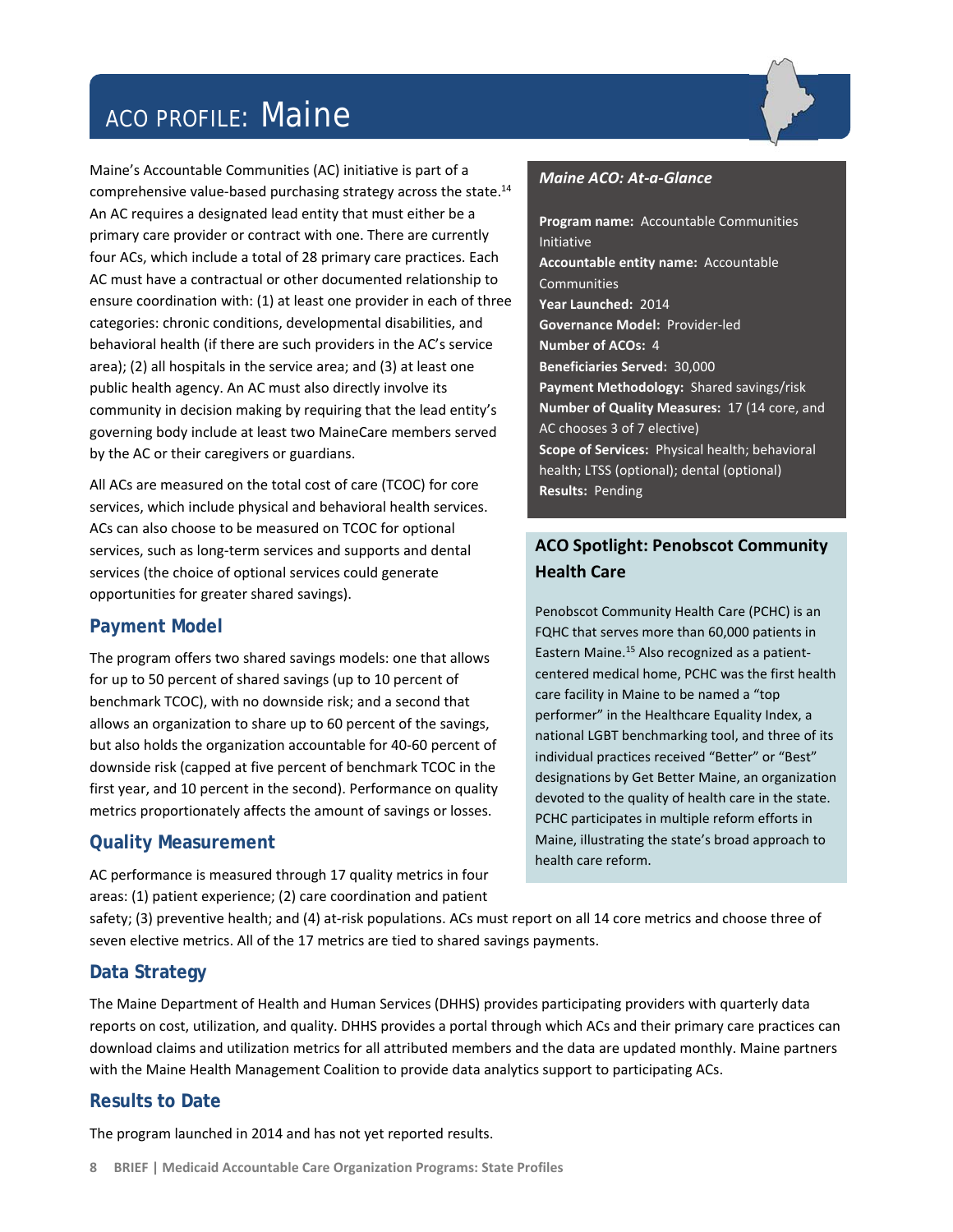# ACO PROFILE: Minnesota

Minnesota launched its Its provider‐led Integrated Health Partnerships (IHPs) program through legislation in 2010.<sup>16</sup> Six providers started with the program in 2013, and since then, 10 more have joined.

Provider groups can participate in one of two IHP tracks: "virtual" or "integrated." Virtual IHPs are not formally integrated with a hospital through financial arrangements and information systems and they serve between 1,000 and 1,999 attributed members. Integrated IHPs are delivery systems that provide outpatient and inpatient care and serve at least 2,000 attributed members.

#### **Payment Model**

Virtual IHPs are eligible for a portion of shared savings, but share no downside risk. Integrated IHPs phase-in risk over three-years: (1) upside risk only in the first year; (2) share in upside savings and responsible for downside risk equivalent to half of the upside risk potential in the second year; and (3) symmetrical savings and risk sharing in the third year. Integrated IHPs can also propose their own performance thresholds for shared savings. Both the state and its MCOs will pay portions of shared savings to IHPs or share in losses from IHPs that do not achieve savings. This creates an incentive for MCOs to work with providers to achieve cost savings.

# **Quality Measurement Approach**

Minnesota requires IHPs to report on 32 quality metrics, which are scored as nine aggregate metrics. IHPs are encouraged to propose additional measures tailored to the specific communities and populations served by the IHP. IHP phases in shared savings distributions tied to quality performance over a three‐year period: (1) in year one, 25 percent of shared savings are based on reporting quality metrics; (2) in year two, 25 percent of savings are based on the overall quality score; and (3) in year three, 50 percent of savings are based on overall quality performance. IHP performance is assessed for achievement and improvement.

#### *Minnesota ACO: At‐a‐Glance*

**Program name:** Integrated Health Partnerships **Accountable entity name:** Integrated Health Partnerships **Year Launched:** 2013 **Governance Model:** Provider‐led **Number of ACOs:** 16 **Beneficiaries Served:** 175,000 **Payment Methodology:** Shared savings/risk **Number of Quality Measures:** 32 scored as 9 aggregate measures **Scope of Services:** Physical health; behavioral health; pharmacy Results: Saved \$76.3M over first two years

# **ACO Spotlight: Federally Qualified Health Center Urban Health Network**

The Federally Qualified Health Center Urban Health Network (FUHN) is an IHP created by 10 FQHCs in the Minneapolis‐St. Paul area. It serves a diverse group of more than 22,000 enrollees.<sup>17</sup> Prior to the IHP partnership, the participating member organizations often competed for resources, including grant funding, providers, and even patients. By joining together as an IHP, the participants have strengthened their capacity to move toward value‐based payment. Due to limited capacity at its member FQHCs, FUHN contracts with Optum, a health information technology company, to handle the data analytics required for its ACO. Notably, FUHN was the first FQHC‐only Medicaid ACO recognized by any state.

# **Data Strategy**

By regulation, the hospitals and physician clinics participating in the program must send the state the data necessary to calculate quality performance. By contract, MCOs also submit data to the Minnesota's Department of Human Services, which manages its claims data in a state-run warehouse, and provides a monthly risk adjustment reports to the IHPs. The data contain both fee‐for‐service and MCO encounter claims data.

# **Results to Date**

Minnesota's IHP program saved the state \$76.3 million over its first two years (\$14.8M in the first year and \$61.5M in the second year).<sup>18</sup> All nine IHPs achieved shared savings in year two and exceeded their quality targets.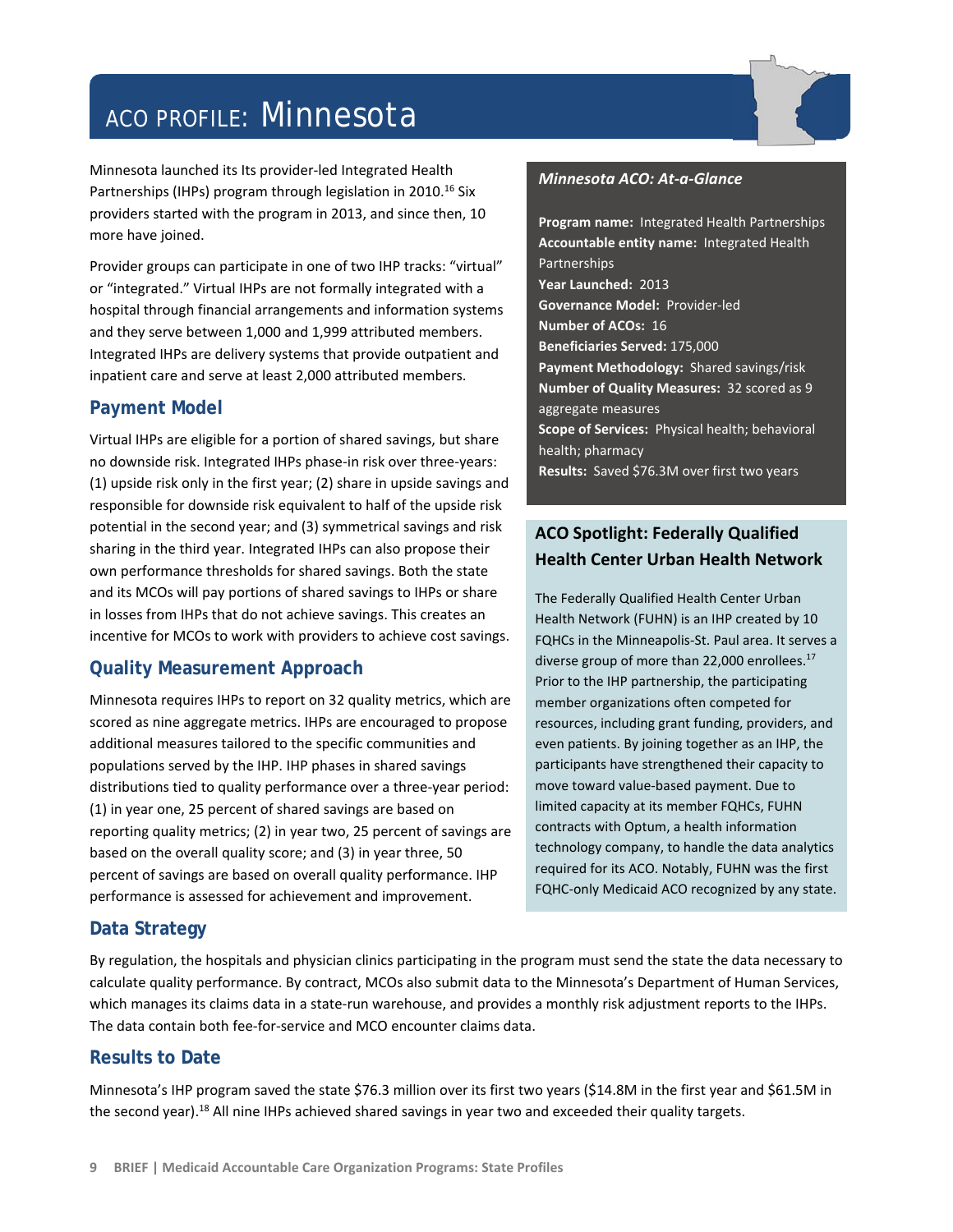# ACO PROFILE: New Jersey

The Camden Coalition of Healthcare Providers (CCHP), established more than a decade ago, gained nationwide recognition in the past few years for its community‐based "hotspotting" efforts that identify high-cost utilizers of the city's health care system and provide patient‐centered, intensive interventions. CCHP's efforts led the New Jersey legislature to introduce a Medicaid ACO Demonstration.19 New Jersey's three active ACOs are accountable for the care of patients in a defined geographic area. Per legislation, each organization is required to contract with all hospitals in the designated region, 75 percent of the primary care providers, and at least four behavioral health providers, ensuring both local stakeholder buy‐in and the resources available for effective care coordination.

# **Payment Model**

The Rutgers Center for State Health Policy (CSHP) developed a recommended shared savings model for the New Jersey Medicaid ACOs that generally follows the MSSP model, but departs from it in some key areas, such as not requiring ACOs to meet a minimum savings rate, and not truncating costs for high cost patients. ACOs can choose to use the CSHP model, modify it to suit their purposes, or develop their own models. A unique feature of the program is that the state's Medicaid MCOs are not required to participate in the program, which means the ACOs must negotiate their own arrangements with the MCOs.

# **Quality Measurement Approach**

The state and CSHP will evaluate the ACOs' performance annually in a number of broad categories, including screening rates, outcomes, and hospitalization rates for patients with chronic conditions, and the hospitalization and readmission rates for areas served by the ACOs. The measures include behavioral health metrics, so even though ACOs are not required to include these

#### *New Jersey ACO: At‐a‐Glance*

**Program name:** Medicaid Accountable Care Organization Demonstration Project **Accountable entity name:** Accountable Care **Organizations Year Launched:** 2015 **Governance Model:** Community‐led **Number of ACOs:** 3 **Beneficiaries Served:** 122,782 **Payment Methodology:** Shared savings (upside only) **Number of Quality Measures:** 27 **Scope of Services:** Physical health **Results: Pending** 

#### **ACO Spotlight: Trenton Health Team**

Taking the lead from CCHP, the Trenton Health Team (THT) was founded in 2010 to provide care coordination to city residents in need. The organization is made up of the city health department, the Henry J. Austin Health Center (Trenton's only FQHC), and the city's two hospitals.20 THT developed a detailed community health needs assessment to determine where the organization's resources can be best directed. It has just begun to implement a Community Health Improvement Plan. THT's care management team focuses on high utilizers of the city's emergency rooms, and offers physical health care, behavioral health services, and connections to community‐ based organizations and social service programs.

services in their TCOC, they are ultimately responsible for their patients' behavioral health outcomes. All 27 metrics must be tied to payment in some way via the ACO's gainsharing arrangement. The ACOs must report 21 mandatory metrics and select six more from a list of options.

# **Data Strategy**

New Jersey's ACO program is using CSHP's data analytic capacity to perform the evaluation and cost savings calculations. New Jersey is currently the only state to use a university research center to evaluate health care reform efforts.

# **Results to Date**

The program launched in 2015 and has not yet reported results.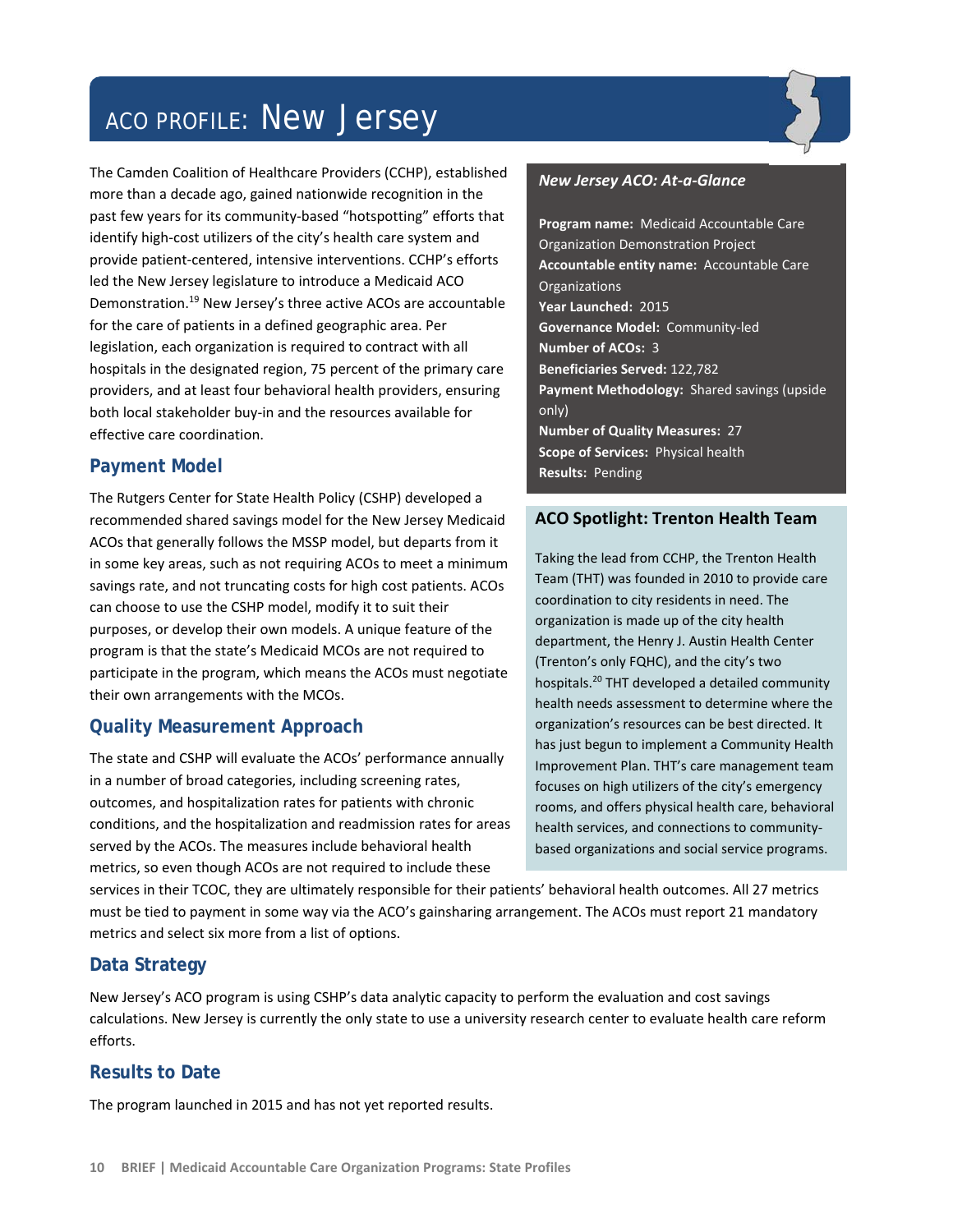# ACO PROFILE: Oregon

Oregon's Coordinated Care Organizations (CCOs) were established by the Oregon Health Authority (OHA) as part of an ambitious §1115 waiver to help the state reduce health care cost increases by two percent per member, per year from 2013-2015.<sup>21</sup> Each of the 16 regionally based CCOs is the sole payer responsible for Medicaid patients. To support the CCOs, Oregon established a Transformation Center that runs learning collaboratives for CCOs, manages a Council of Clinical Innovators fellowship program to develop health system transformation leaders across the state, and provides targeted technical assistance to help CCOs meet their outcome goals.

# **Payment Model**

Oregon's CCOs have a global budget for all services provided for enrollees that grows at a fixed rate. Additionally, three percent of monthly payments to CCOs are held back by OHA and put into a quality pool. These funds are distributed as an incentive payment to the CCOs based on their performance on specified quality metrics at the end of each year. To earn their full incentive payment, CCOs have to meet benchmarks or improvement targets on at least 12 of the 17 incentive measures and have at least 60 percent of their members enrolled in a patient‐centered primary care home.

# **Quality Measurement Approach**

OHA requires CCOs to report on 33 quality metrics, 17 of which are used to determine the incentive payments that CCOs may earn from the quality pool. OHA must also report state performance measures to the federal government as part of the §1115 waiver that authorized the use of global budgeting.

# **Data Strategy**

The CCOs provide OHA with regularly submitted encounter data.

#### *Oregon ACO: At‐a‐Glance*

**Program name:** Coordinated Care Organizations **Accountable entity name:** Coordinated Care **Organizations Year Launched:** 2012 **Governance Model:** Payer‐led **Number of ACOs:** 16 CCOs **Beneficiaries Served:** 853,897 **Payment Methodology:** Global payment **Number of Quality Measures:** 33 **Scope of Services:** Physical health; behavioral health; dental **Results:** Decreased ED and inpatient utilization and costs

#### **ACO Spotlight: Health Share of Oregon**

Health Share of Oregon is a CCO covering the Portland metropolitan area, the most populous part of the state.<sup>22</sup> The organization includes health plans, hospitals, individual providers, health clinics, and social service agencies. Health Share also works with county health departments to address non‐clinical causes of health problems including a Healthy Homes program to reduce asthma‐related hospitalizations and a supportive housing initiative to help enrollees with chronic disease. These efforts appear to be working to manage enrollees' health care costs, as Health Share has reported savings of \$32.5M over three years.23

OHA publishes a mid‐year and an annual comprehensive report on the progress that CCOs have made toward identified quality metrics. The OHA also includes information on CCOs' quality performance and finances on its public website.

# **Results to Date**

Since 2011, ED visits decreased by 22 percent and hospital admissions for short‐term complications from diabetes and chronic obstructive pulmonary disease by 26.9 percent and 60 percent, respectively. Financial data indicate that CCOs are continuing to hold costs under the two percent capped growth rate mandated by the state's §1115 waiver.<sup>24</sup>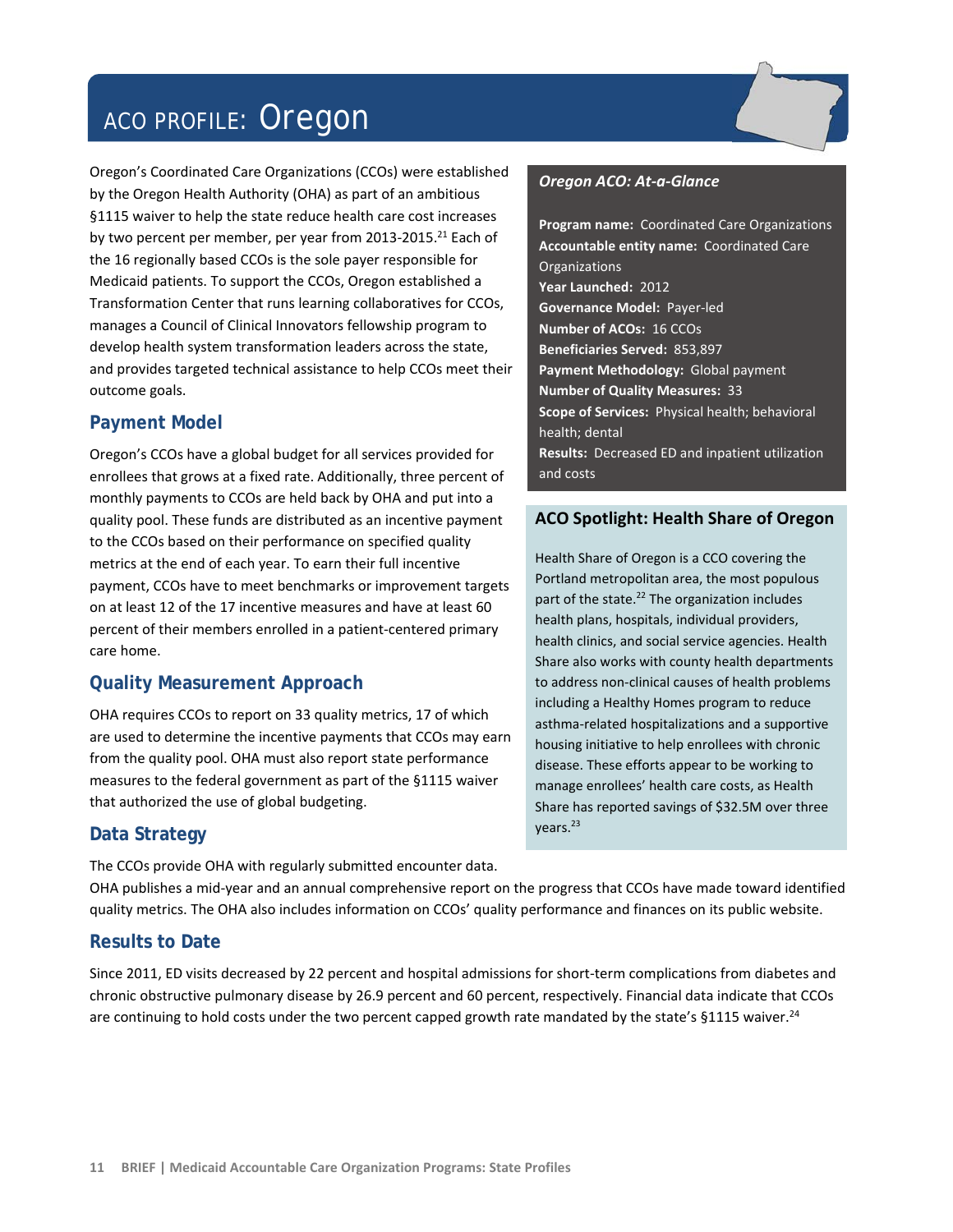# ACO PROFILE: Utah

In 2011, the Utah legislature passed SB0180, calling on its Department of Health to replace the Medicaid fee‐for‐service delivery model with one or more risk‐based delivery models. The statute established a framework that allows the state's MCO‐led ACOs to exercise flexibility and develop solutions independently.<sup>25</sup>

Medicaid enrollees in Utah have the option to select an ACO as their health plan upon enrollment, and the majority have done so. If an enrollee has not chosen an ACO or a health plan, the state Medicaid agency assigns them to an ACO based on their medical history.

#### **Payment Model**

Utah's ACOs receive a capitated PMPM payment that is re‐ adjusted for risk and population every six months. Though payment amounts to ACOs may vary from year to year, the amounts are not to exceed the growth of the state's general budget. Some ACOs have negotiated shared savings agreements with larger clinics or FQHCs, whereby the provider groups can receive additional payments if savings accrue.

# **Quality Measurement Approach**

Utah's ACOs use 25 quality measures derived from three sources: (1) the Agency for Healthcare Research and Quality's Consumer Assessment of Healthcare Providers and Systems (CAHPS) survey; (2) the National Committee for Quality Assurance HEDIS measures; and (3) the National Quality Forum. The measures focus on preventive, chronic, and acute care for adults and

#### *Utah ACO: At‐a‐Glance*

**Program name:** Medicaid Accountable Care **Organizations Accountable entity name:** Accountable Care **Organizations Year Launched:** 2013 **Governance Model:** Payer‐led **Number of ACOs:** 4 **Beneficiaries Served:** 238,255 **Payment Methodology:** Capitation **Number of Quality Measures:** 25 **Scope of Services:** Physical health **Results:** Pending

#### **ACO Spotlight: Health Choice Utah**

Health Choice Utah is a provider‐owned managed care organization that serves 13 counties in the state.<sup>26</sup> The organization, a subsidiary of the IASIS Healthcare system, was founded in 2012 to participate in Utah's Medicaid ACO program. As part of its outreach efforts, Health Choice Utah has commissioned a Health and Wellness Education Van that travels to locations in its service area to conduct health education exercises with children and families.

children as well as maternity care. These measures are not tied directly to capitated rates.

#### **Data Strategy**

Utah already requires all health plans to record CAHPS and HEDIS measures, and the state uses these data for ACO quality measurement. Most large ACOs in the state have commercial lines of business as well, and collect this information themselves or through a contractor. Smaller programs in Utah can opt to use a state-contracted vendor.

# **Results to Date**

The program has not yet published results.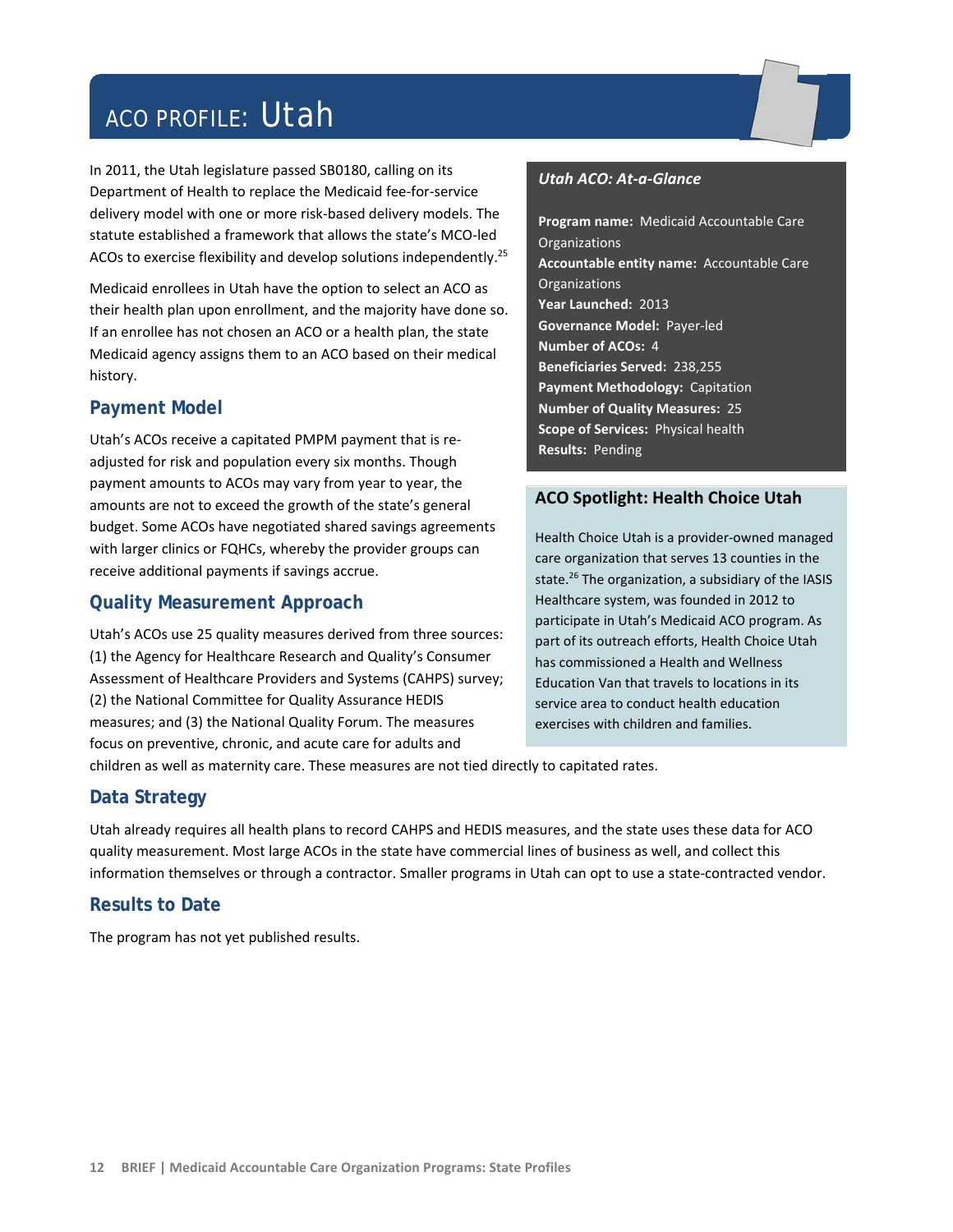# ACO PROFILE: Vermont

Vermont developed the Vermont Medicaid Shared Savings Program (VMSSP) demonstration using the MSSP platform, which a number of ACOs in the state were already successfully using.<sup>27</sup> Two of the three Medicare ACOs in Vermont also participate in the state's commercial ACO program and Medicaid SSP program.

Vermont is phasing services into its ACO program using an "encourage/incent/require" approach over the program's first three years. In year one, ACOs are responsible for core physical health services. In year two, the ACOs had the option to include non‐core services such as behavioral health, long‐term services and supports, and pharmacy benefits in their TCOC, but neither ACO opted to include non‐core services in year two. In year three, the ACOs will be required to include specific non‐core services defined by the state.

# **Payment Model**

Vermont's Medicaid ACOs use a dual‐track payment structure: Track 1, in which the ACO is not exposed to downside risk, but has an opportunity for shared savings; or Track 2, in which the ACO is exposed to downside risk with an opportunity for a greater percentage of shared savings than in Track 1. ACOs are able to select the track in which they will participate and may participate in this track for the entire three‐year demonstration.

# **Quality Measurement Approach**

Vermont uses two sets of measures for its ACOs: (1) a core set of 28 measures, from which ACOs must collect eight for shared savings calculations; and (2) a monitoring and evaluation set collected at the state or health plan level that will not affect shared savings. Vermont uses a "Gate and Ladder" methodology for evaluating the performance of its ACOs. An ACO's performance must reach a certain point for it to be considered for shared savings – the "Gate" – and then to retain a greater portion of the potential savings, the ACO must reach a series of higher performance levels – the "Ladder."

#### *Vermont ACO: At‐a‐Glance*

**Program name:** Vermont Medicaid Shared Savings Program **Accountable entity name:** Accountable Care Organizations **Year Launched:** 2014 **Governance Model:** Provider‐led **Number of ACOs:** 2 **Beneficiaries Served:** 64,515 **Payment Methodology:** Shared savings/risk **Number of Quality Measures:** 28 **Scope of Services:** Physical health; behavioral health (optional); LTSS (optional); pharmacy (optional) **Results:** Saved \$14.6M over first year

# **ACO Spotlight: OneCare Vermont**

OneCare Vermont is a statewide ACO that operates in Medicare, Medicaid, and commercial markets.28 It contracts with an array of providers in the state, including all 14 of Vermont's hospitals, three FQHCs, and the Dartmouth‐ Hitchcock medical center in neighboring New Hampshire. OneCare is a public/private partnership that serves nearly 100,000 attributed beneficiaries through its multi‐payer ACO activities. The ACO illustrates how a single entity can provide health care to Medicare, Medicaid, and commercial enrollees through a single multi‐ payer ACO. OneCare Vermont saved \$6,754,568 in Medicaid spending during the program's first year of operation.<sup>29</sup>

# **Data Strategy**

Vermont has contracted with The Lewin Group to provide the analytics for both commercial and Medicaid ACOs in the state. Additionally, Vermont has developed an all‐payer claims database, VHCURES, which contains medical and pharmacy claims for all Medicaid and Medicare enrollees. The state's HIE can produce care summaries and documents on continuity of care, allowing the ACOs to better manage the care of their patients.

# **Results to Date**

The program launched in 2014 and reported savings of \$14.6 million in its first year.<sup>30</sup>